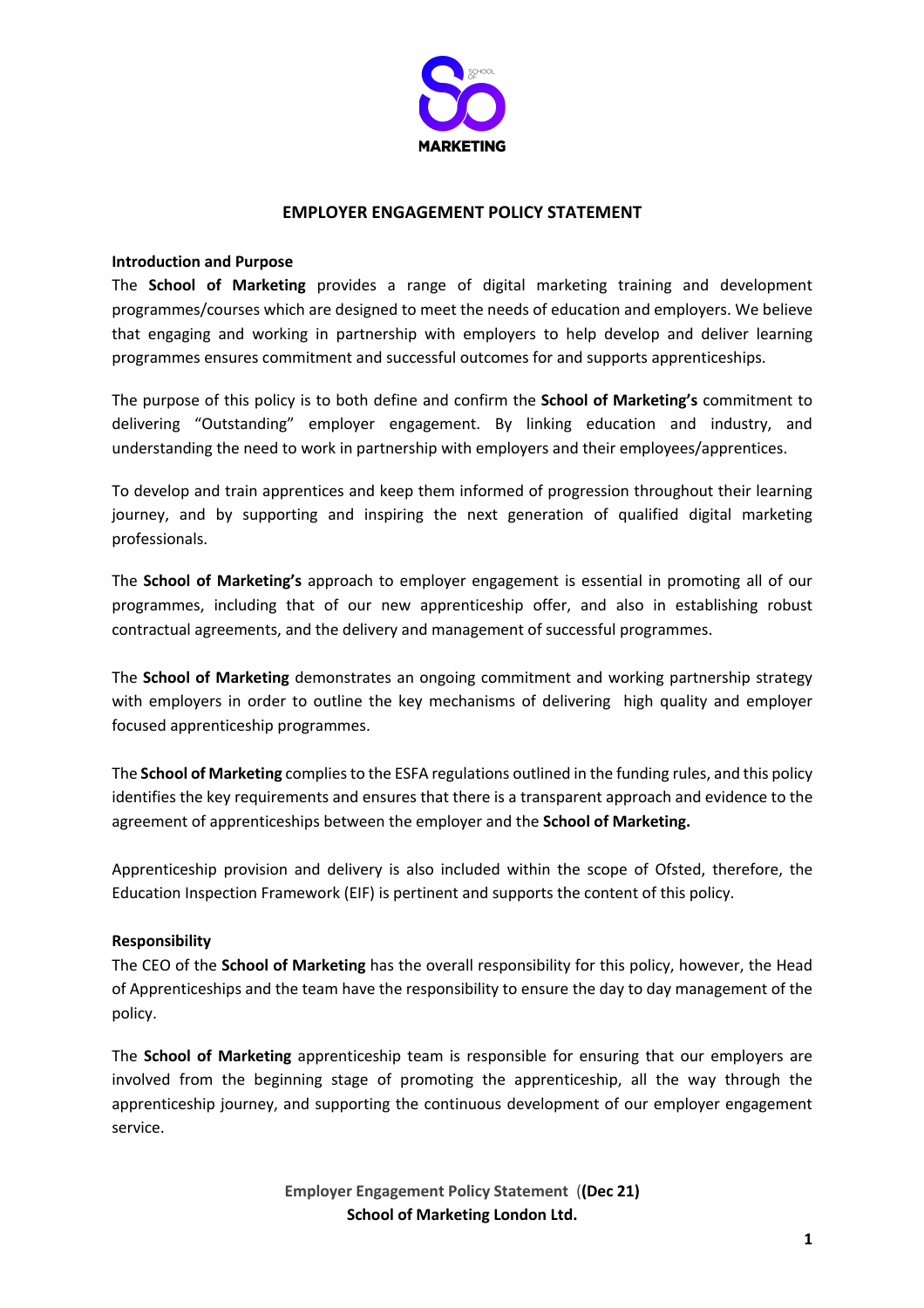

This policy is reviewed on an annual basis or if there are any regulatory changes which impact, for example the ESFA funding rules and/or Ofsted EIF are revised.

# **Employer Engagement - Promotion of offer**

The **School of Marketing** actively seeks to build network opportunities across a range of stakeholders. For example through:

- Education & Training events
- Conferences
- Sector forums
- Local and national group activities
- Social media LinkedIn/Twitter
- Website always updated and current
- School/College engagement
- Professional Body events/forums

By implementing a robust networking strategy it enables the **School of Marketing** to engage with stakeholders and promote our apprenticeships and services.

The **School of Marketing** will promote the 'Find Apprenticeship Training' (FAT) service through links on our website, in order to support our employers. In addition, the **School of Marketing** course directory will be regularly updated to ensure that the information within the Find Apprenticeship Training site is valid and up to date.

# **Employer Engagement - Initial contact**

The **School of Marketing** engages with employers through a range of different means such as partnerships, tender and bids, direct marketing and networks. We have sector specialists which meet with employers to identify their needs and how we can best support them in the design and development of high quality and robust apprenticeship provision within their organisation.

The **School of Marketing** applies early interventions to clarify that the employer is either levy paying or non-levy paying, as this impacts on the contract arrangement which is to be confirmed and agreed.

In addition the following activities will also take place as part of the initial contract as key IAG process:

- Explore the perceived needs of the employer
- Support the employer with skills gaps and CPD opportunities training needs analysis
- Identify Levy/Non Levy arrangements
- Provide relevant information:
	- Presentation of apprenticeship offer
	- Delivery methodology
	- Provide relevant marketing/promo/info materials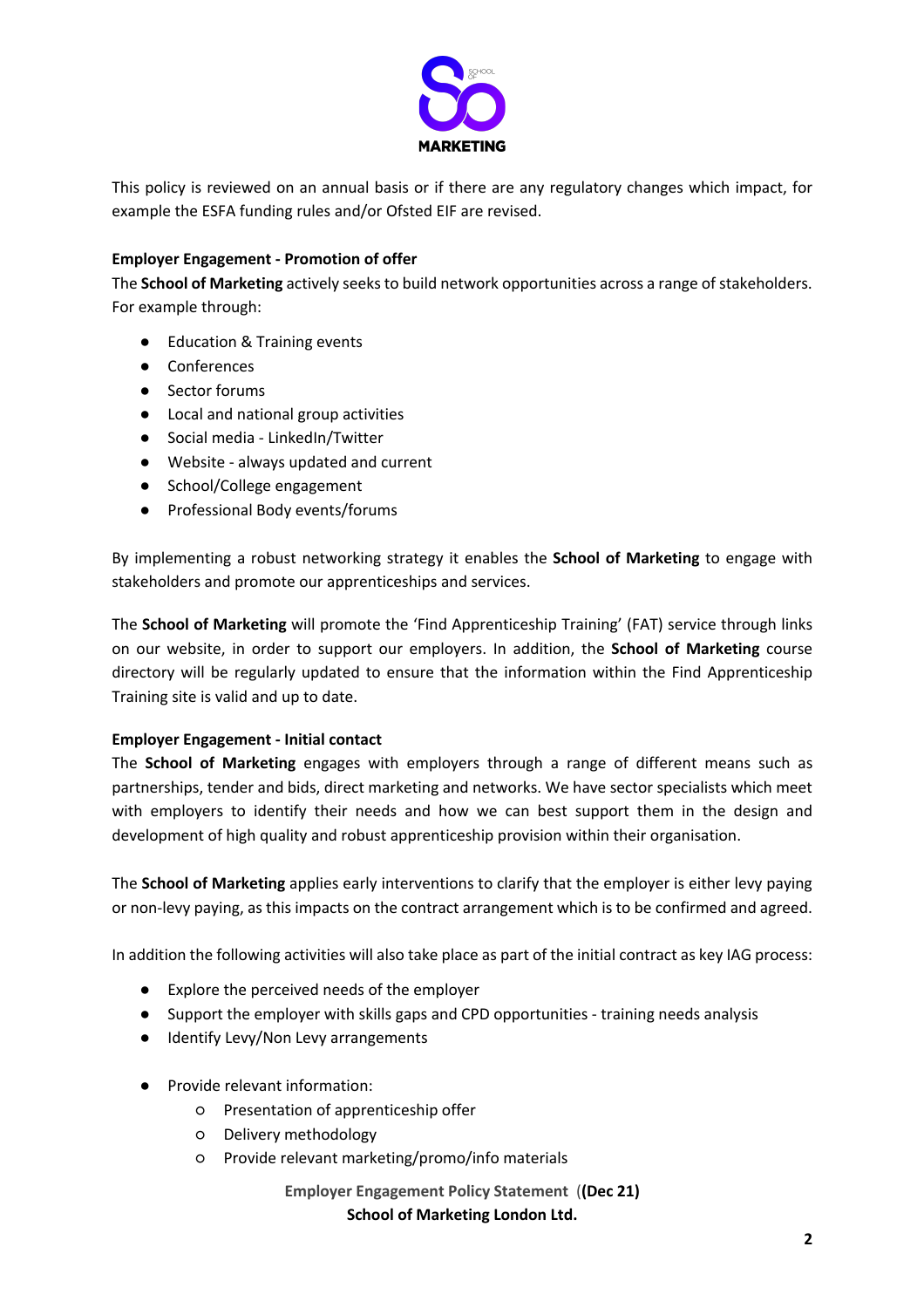

- Establish is it 'tender or bid' for procurement?
- Contract details etc.

# **Apprenticeship design**

It is the aim of the **School of Marketing** that all apprenticeship programmes delivered for our employers are tailored to their needs, and also that of the apprentice. Our approach is to design an apprenticeship programme with the employer to establish the key aspects of delivery that will suit their needs.

To further support our programme offer, we have a 'board' of specific employers and sector professionals that take active roles in the design, development planning, and long term management and delivery aspects of our programmes.

Some of the ways we ensure a quality bespoke programme include:

- **Programme (Curriculum/module development)**  Through the identification of specific learning outcomes that support the individual need/role of the apprentice, and how the **School of Marketing** will develop the knowledge, skills and behaviours as part of the standard and any wider skills required.
- **20% off the job**  Understand how 20% off the job can be delivered e.g. through classroom based delivery, a mixture of face to face, digital packages, employer visits, work shadowing etc.
- **Flexibility of delivery**  Preparation and planning the appropriate programme delivery pattern, which meets the needs of work patterns.
- **Accessibility –** Identifying that the environment and all required resources are appropriate and confirmed.
- **Additional learning support**  Identify how reasonable adjustments for learners with additional learning needs are put in place.
- **Portfolio management** The **School of Marketing** through discussion and agreement with the employer will confirm 'portfolio and evidence' arrangements, and agree who from the organisation will support the **School of Marketing** in maintaining evidence and records. This includes line managers contributing to reviews and logging training on the 'off the job' log.

# **EPA Arrangements**

It is the intention of the School of Marketing to deliver continual support to the employer throughout the apprenticeship journey. This will be facilitated by the **School of Marketing** Head of Apprenticeships and the Tutor who will provide ongoing coaching, mentoring and regular updates to the apprentice regarding their apprenticeship programme.

Each individual employer/organisation is encouraged to help 'shape' their specific requirements of the apprenticeship by adding any specific arrangements within their commitment statement and contract of service.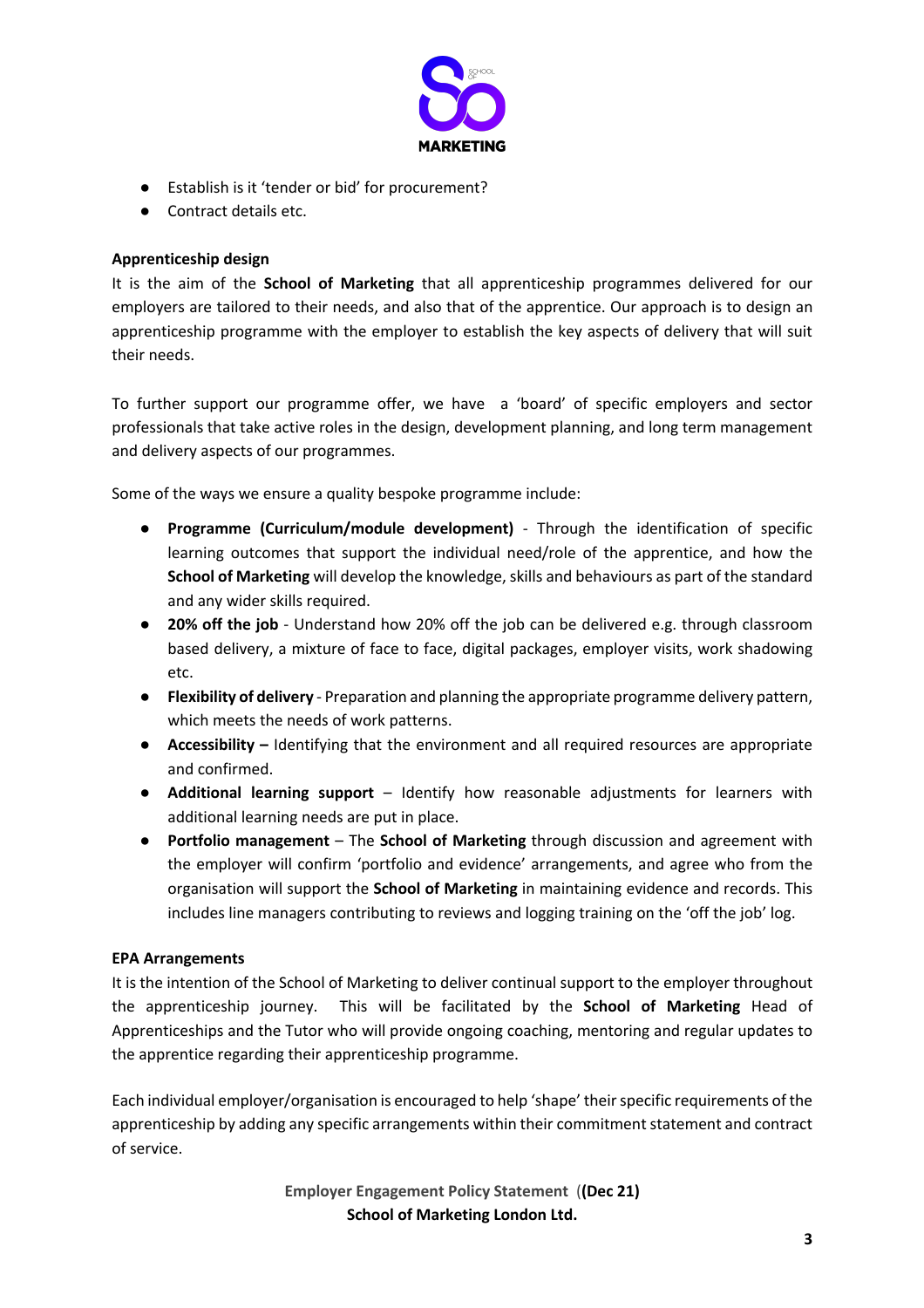

# **Contract Management**

The **School of Marketing** have identified a number of strategies to support and manage employer relationships and their contracts, and these include:

- Formal contract review meetings these are face to face meetings at agreed stages throughout the year
- Informal contract review these are regular remote calls, for example, weekly or monthly.

The **School of Marketing** apprenticeship team has the authority to act independently and make decisions to support the employer. However, where there is a required change to the contract agreement, this should be escalated to the Head of Apprenticeships and Managing Director for approval.

Where an employer has concerns/issues which are not being adequately addressed by a member of the Apprenticeship Team, they will be able to escalate their concern/issue to the Managing Director.

Additionally the **School of Marketing** Complaints Policy/Procedure is available to the employer, and they can escalate any concern/issue following this process.

#### **Continual engagement**

In addition to the contract management activities there are other events throughout the contracting period and beyond that the **School of Marketing** undertake in order to support the employers. These include but are not limited to:

- Employer forum and surveys
- Employer network events
- Support with national apprenticeship week
- Employer communications such as news bulletins
- Apprenticeship reviews (line managers to be involved which enables the delivery team to arrange and agree targets and off the job training on a regular basis)
- Direct helpdesk for general questions and queries (this is for employers to contact our central team to action any day to day queries such as system support for e-portfolio).

#### **Managing underperformance**

Any employers/organisation who the **School of Marketing** finds to be in breach of their contract agreement by not adhering to the principles of an apprenticeship, such as not permitting apprentices adequate off the job time, will be issued with contract concern notice.

It is in the best interest of all parties that all breaches are resolved by identifying short term actions that will tackle the underperformance. The **School of Marketing** will provide an updated agreement which will be outlined and managed to ensure that the apprenticeship programme is brought back in line with correct protocols.